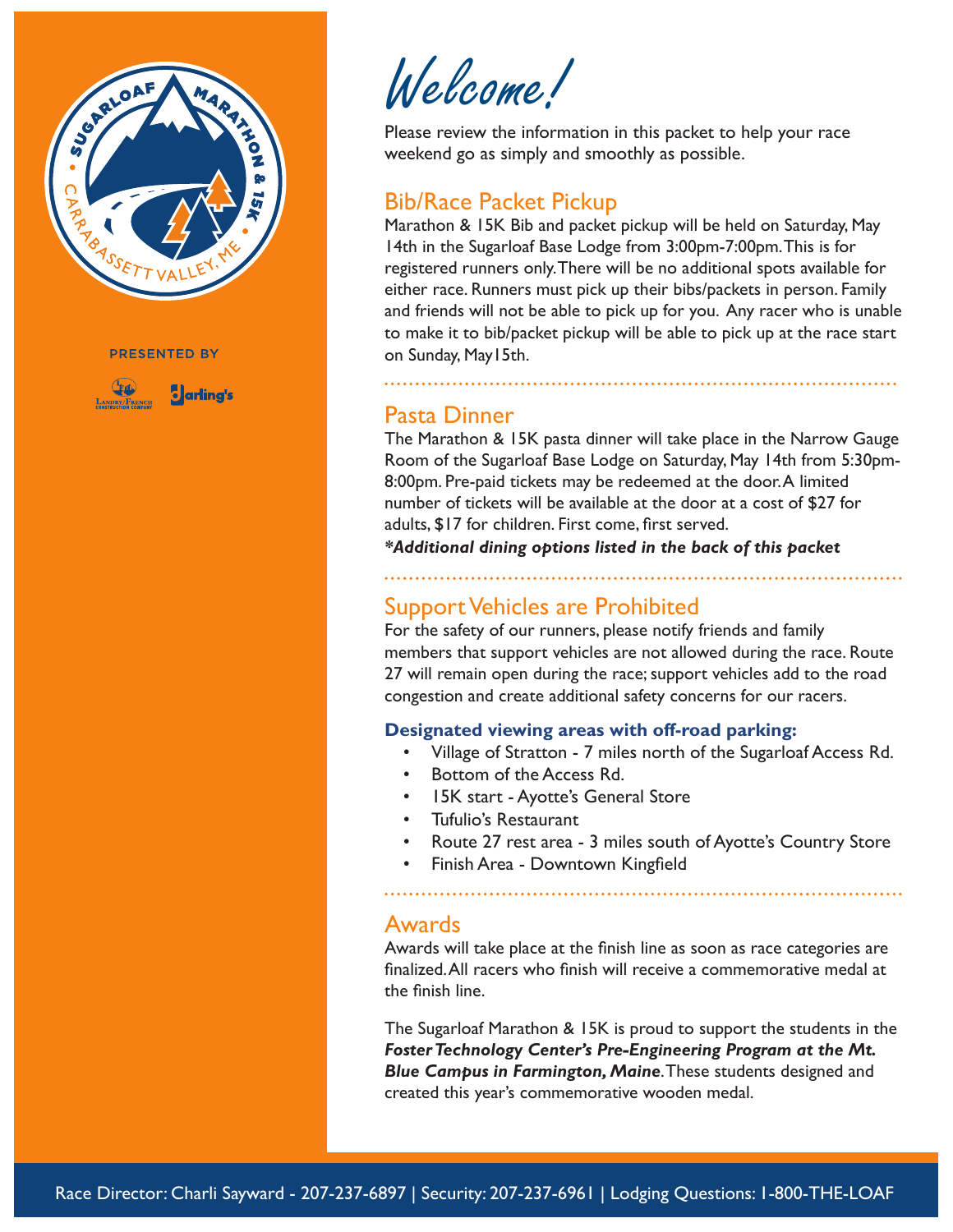# **RACE INFORMATION**



## Marathon Information

**Start Time:** 7:00am *Walkers may start at 6:00am; results for walkers are unofficial and do not qualify for awards.* **Start Location:** Cathedral Pines Campground, Eustis - 3 miles North of Stratton (945 Arnold Trail, Eustis, ME 04936) **Finish Location:** West Kingfield Rd Baseball Field, Kingfield, ME (832 West Kingfield Rd., Kingfield, ME 04947)

# 15K Information

**Start Time:** 7:30am **Start Location:** Ayotte's Country Store, Route 27, Carrabassett Valley (1215 Carrabassett Drive, Carrabassett Valley, ME 04947) **Finish Location:** Same as Marathon (see above)

# Course Information

The marathon course follows Route 27 from the town of Eustis to Kingfield; the 15K race starts in Carrabassett Valley. The road is open to vehicle traffic during the race so all runners must stay in the southbound (right-hand) lane while running. *Please note the last two miles of the course are currently under construction. Racers should be aware of some gravel on the shoulders and uneven road surface.*

In the interest of safety, wheelchairs, baby joggers, bicycles, dogs, and car escorts are not permitted.

Please see the course map for water stop locations, port pottie locations, and elevation profile.

# Water Stops

Aid Stations with water and orange Gatorade (mixed 1/2 strength) will be available at the following locations: Mile 0, Mile 2.1, Mile 3.6, Mile 5.6, Mile 7.3, Mile 9.1, Mile 10.7, Mile 12.4, Mile 13.7, Mile 14.8 Mile 16.9, Mile 19.3 Mile 20.9, Mile 22.8, Mile 24.3, Mile 25.3. Gu Energy Gel is available at water stops located at Mile 0, Mile 9.1 and Mile 16.9. First aid supplies will be available at all water stops. Please see the course map for the elevation profile.

## Finish Line Provisions

There will be food, beverages First Aid provided at the finish line for racers only. Food will not be available for non-racers to purchase.

# Lost & Found

We are not responsible for any personal items left along the course or at water stop locations. Any personal items collected by race staff will be brought to Sugarloaf Security following the race. Items will remain at Sugarloaf Security until May 21st, before being donated to a local charity. You are responsible for locating and collecting your discarded items.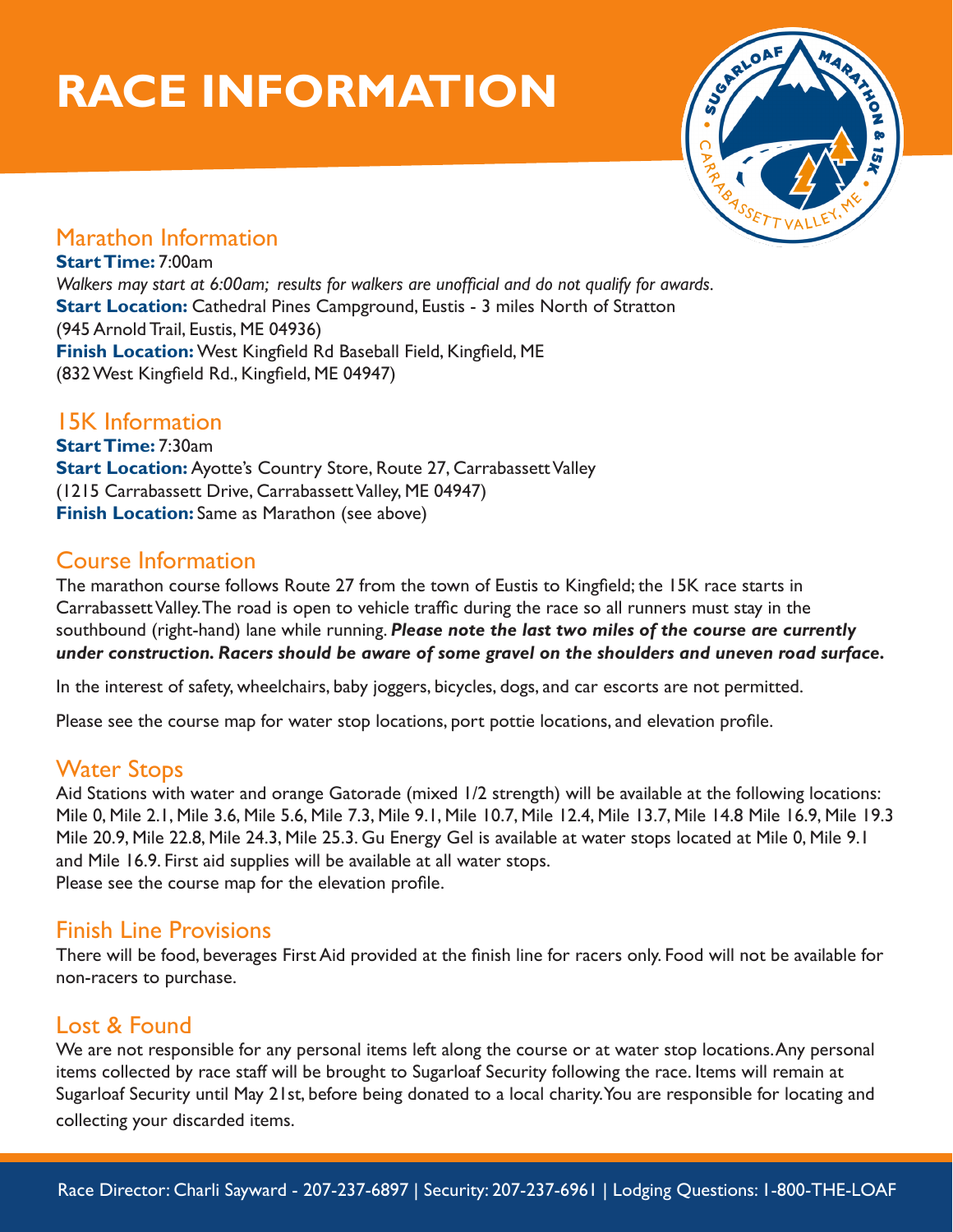# **SHUTTLE INFORMATION**



# Transportation to Marathon Start

Please note: there is no parking available at the marathon start line, and all racers are encouraged to take advantage of the complimentary race shuttle from one of the designated pickup locations.

**Finish Line (Kingfield) to Marathon Start**  5:30am

**Sugarloaf Mountain Hotel to Marathon Start**  5:45am

**Sugarloaf Inn to Marathon Start**  5:45am

**Sugarloaf Parking Lots to Marathon Start**  5:45am

## Transportation to 15K Start

Vehicles may stay at the designated parking areas at the 15K start for the duration of the event; overnight parking is not permitted.

**Finish Line (Kingfield) to 15K Start**  6:00am **Sugarloaf Mountain Hotel to 15K Start** 

6:00am

**Sugarloaf Inn to 15K Start**  6:00am

**Sugarloaf Parking Lots to 15K Start**  6:00am

# Transportation from Race Finish

Shuttles will begin return trips from the finish line in Kingfield around 9:00am and will run as necessary or when full until the event concludes. Return to either the 15K start (Ayotte's Country Store), the Sugarloaf Inn, Sugarloaf Parking Lots or the Sugarloaf Mountain Hotel

*Please note: There is no parking at the Marathon Start, so there is no shuttle service to the Marathon start after the race.*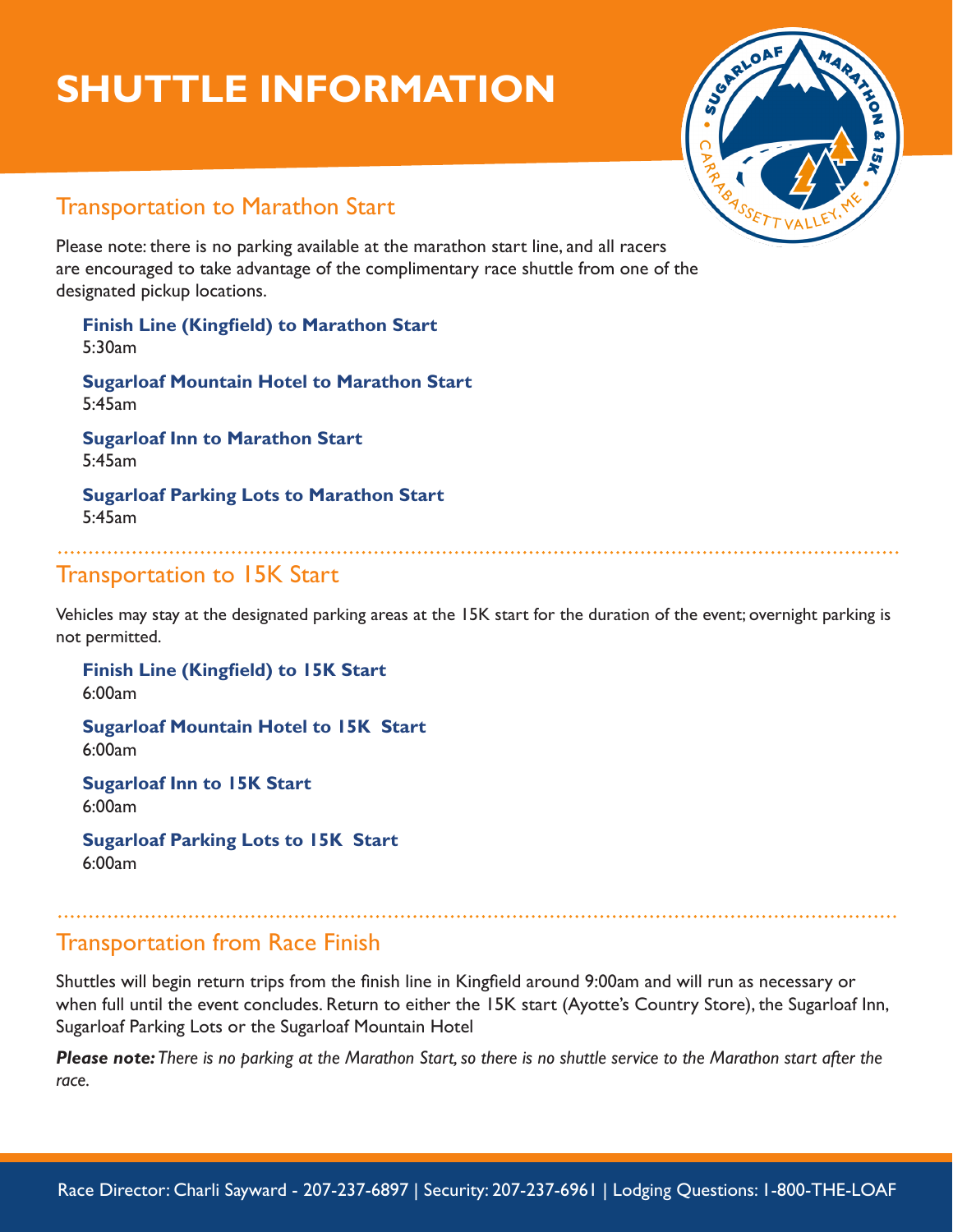# **PARKING INFORMATION**



# Baggage Shuttles/Warming Buses

There will be baggage shuttles and warming buses at both the Marathon & 15K start locations. All bags being transported via baggage shuttle must have the colored bracelet attached to the outside. Bracelets will be provided at bib pick up. Bags will be transported to the race finish line and organized by bracelet color. Racers must provide their own bag and we are not responsible for lost or stolen items.

### Finish Line Parking

Paid parking available adjacent to the finish area; entrance first right after West Kingfield Rd. *\$5 FEE* benefits the *Doing Good in the Hood Fund* which provides support services to Kingfield residents in need, including heating fuel, grocery assistance, money donations to local food pantry, transportation to medical treatments and more.

There is no parking permitted along Route 27 in Kingfield anywhere north of the finish area (West Kingfield Rd.). For the safety of runners, please heed the posted No Parking signs in downtown Kingfield.

There is no parking permitted at Mainely Provisions, Maine Beer Shed, Country Mutt, Sillanpaas Trading Post or the Kingfield Woodsman. Vehicles left at these locations may be ticketed or towed at the owner's expense.

# 15K Start Parking

Parking is available at the Carrabassett Valley Airport, SugarBowl and Ayotte's Country Store. No overnight parking at these locations.

## Marathon Start Parking

**There is no parking at the marathon start -** runners must take a shuttle to the start or be dropped off. Shuttle schedule located in participant information packet.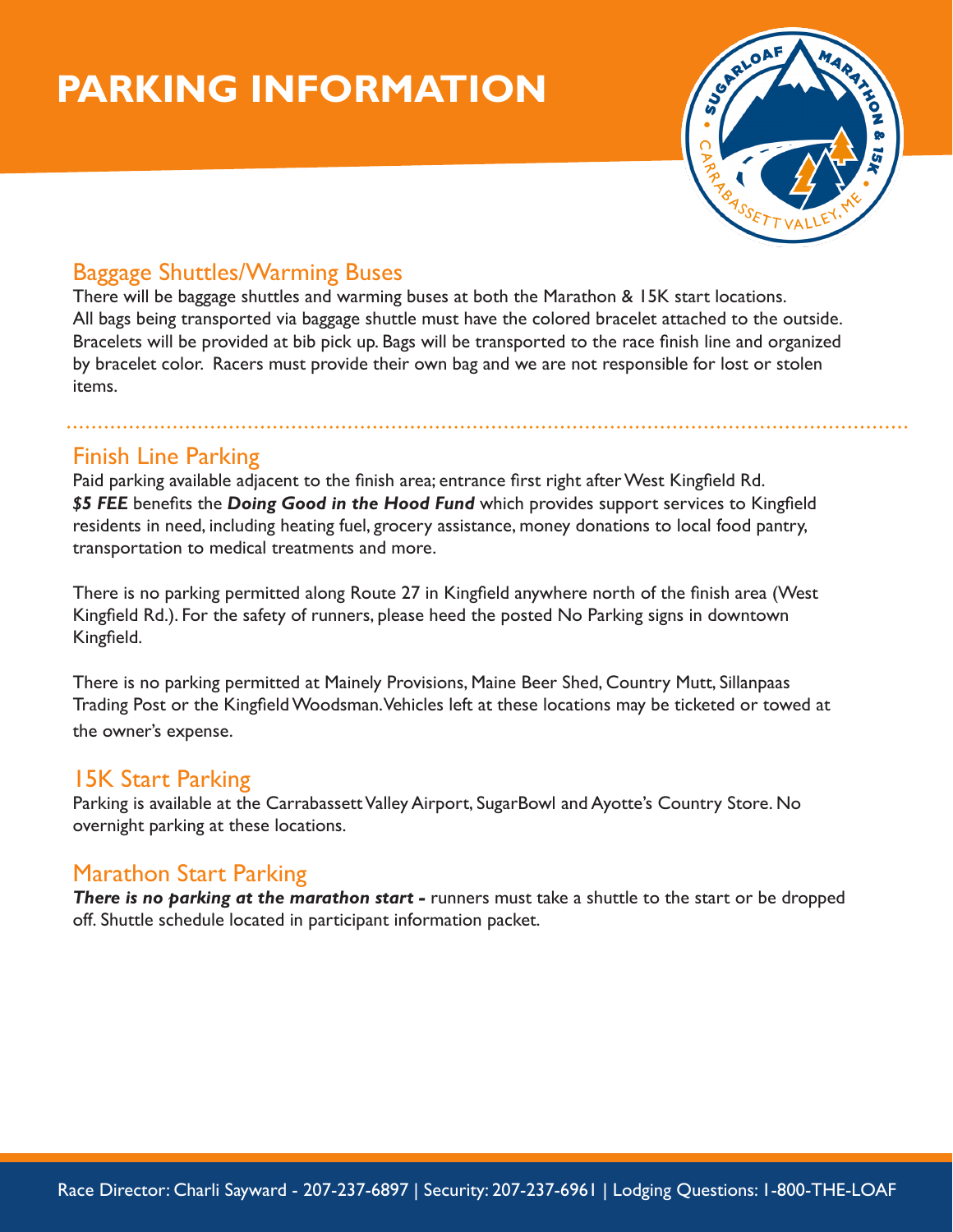# **SHOPPING & DINING**



# SUGARLOAF **|** RESTAURANTS & BARS

#### **45 North | 207.237.4220**

Located in the Sugarloaf Mountain Hotel, 45 North features modern Maine cuisine, an extensive beer and wine selection; open daily for breakfast 7-10am and dinner 4-9pm. Will serve lunch from 11am-3pm Saturday and Sunday.

#### **D'Ellies | 207.237.2490**

Located in Village West. Open daily 8am-3pm and 8am-4pm on Saturdays.

#### **Pasta Dinner | Saturday May 14**

Located in the Narrow Gauge Room of the Sugarloaf Base Lodge from 5:30pm-8:00pm. Pre-paid tickets may be redeemed at the door. A limited number of tickets will be available at the door at a cost of \$27 for adults, \$17 for children. First come, first served.

#### **Mas Amigos | 207.237.0073**

Located in Village West, Mas Amigos will be open Friday 3-9pm and Saturday 12-9pm.

# CARRABASSETT VALLEY | RESTAURANTS & BARS

#### **The SugarBowl | 207.235.3300**

Located 5.5 miles south of the Sugarloaf Access Rd. Open Fri 4-10pm, Sat & Sun 12-10pm

#### **Tufulios Restaurant | 207.235.2010**

Located in Carrabassett Valley, 6 miles south of the Sugarloaf Access Rd. Serving dinner Fri- Sun 5-9pm

## EUSTIS-STRATTON **|** RESTAURANTS & BARS

#### **The White Wolf Inn and Restaurant 207.246.2922**

Located on Main Street in Stratton. Open for lunch and dinner 11am-8pm

**Stratton Plaza | 207.246.2000** Open Fri & Sat 4pm-12am, Sun 4-10pm

#### **Coplin Dinner House | 207.246.0016**  Open Fri & Sat 4:30pm-8:30pm

**The Looney Moose | 207.246.7932** Main St. Stratton. Open Fri & Sat 7am-2pm & 4:30- 8pm, Sunday 7am-12pm

**Tea Pond | 207.670.3009** Open Fri 11am-9pm, Sat 9am-9pm, Sun 9am-4:30pm

#### **Backstrap Bar & Grill | 207.246.0102**  Open Fri -Sun12-pm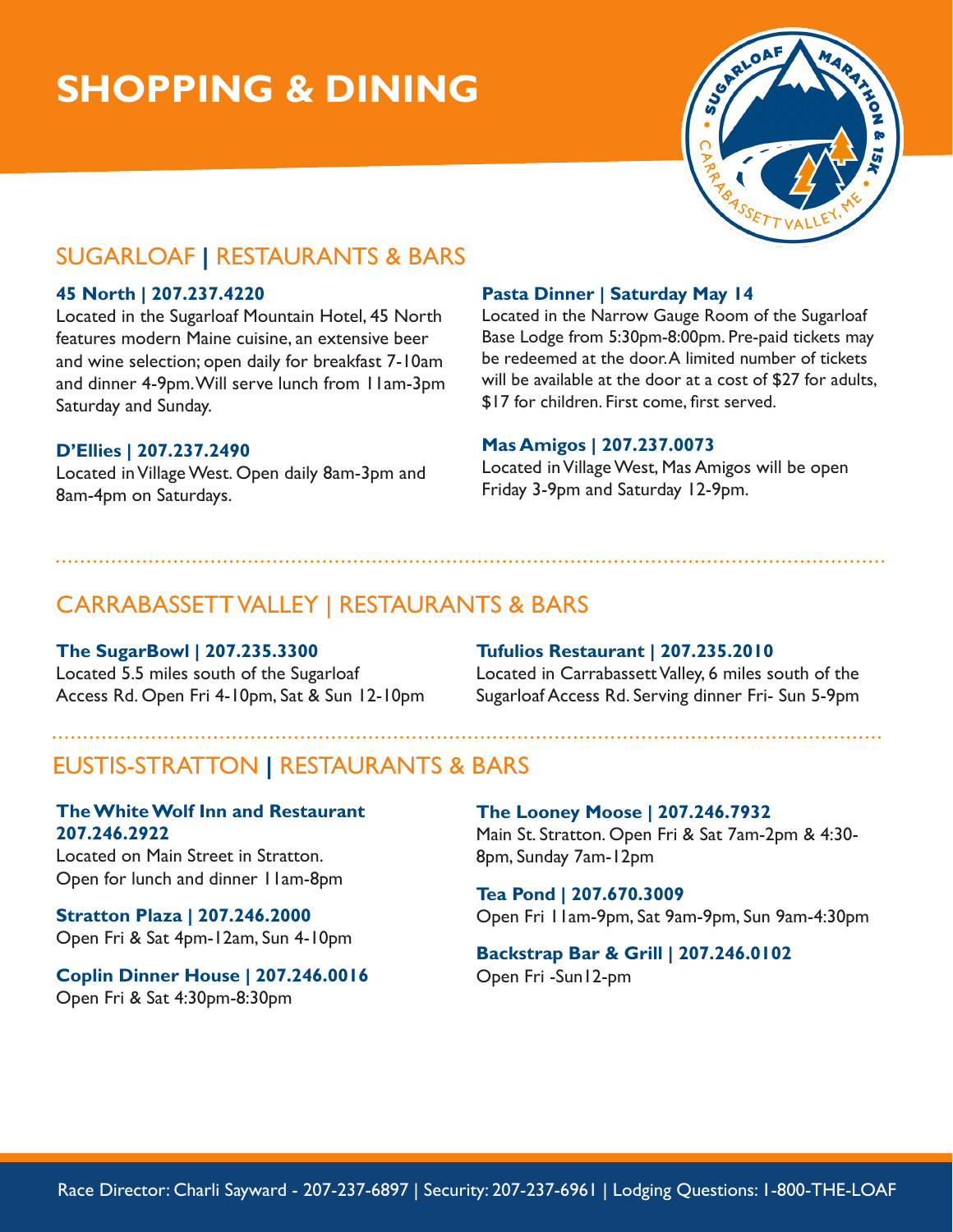# **SHOPPING & DINING**



# KINGFIELD **|** RESTAURANTS & BARS

**Orange Cat Café | 207.265.2860** Downtown Kingfield. Open Mon - Sat 7am -3pm

**Longfellow's Restaurant | 207.265.4394** Downtown Kingfield. Open daily from 11am - 9pm.

#### **Kingfield Woodsman | 207.265.2561**

Downtown Kingfield. Open Mon-Fri 6am-2pm, Sat 7am-2pm, Sun 7am - 12pm

**Maine Beer Shed | 207.491.2282** Downtown Kingfield. Open Fri & Sat 12-7pm and Sun 10am-5pm

# GROCERY/CONVENIENCE STORES

#### **Mountainside Grocers | 207.237.2248**

Assorted groceries and gasoline conveniently located at the bottom of the Sugarloaf Access Road. Open 7 days a week, 7:30am -8pm

#### **Ayotte's Country Store | 207.235.2443**

Groceries, supplies and gasoline. Located in Carrabassett Valley south of the "S" turns on Route 27. Open 7 days a week, 7am-8pm. Will open at 5:30am on race day; 15K start location.

#### **Anni's Market | 207.265.2664**

Downtown Kingfield. Open Fri 5am-10pm, Sat 6am - 10pm, Sun 6am - 9pm.

#### **Fotter's Market | 207.246.2401**

Full service grocery store, beer, wine and deli. Located in downtown Stratton. Open Mon-Thurs 8am-7pm, Fri-Sat 8am-8pm, Sun 9am-5pm.

#### **Flagstaff Fuel | 207.246.2300**

Gasoline station & convenience store located in downtown Stratton. Open Mon-Fri 5am-9pm, Sat 7am-9pm, Sun 7am-7pm.

#### **Pines Market Texaco | 207.246.4221**

Groceries, beer, wine, liquor selection as well as supplies and gasoline. Located north of Stratton in Eustis next to Cathedral Pines Campground. Open Mon-Sat 5am-9pm, Sun 6am-9pm.

#### **Mainely Provisions | 207.265.2202**

Full service grocery store and attached laundry located in downtown Kingfield across from Jordan Lumber. Open Mon-Sat 7:30am-8pm, and Sun 9am-6pm.

#### **Mainely Convenience | 207.265.2208**

Convenient store with gasoline service station. Sandwich shop and ice cream stand as well. Located next door to Mainely Provisions grocery store. Open daily 5am-8pm